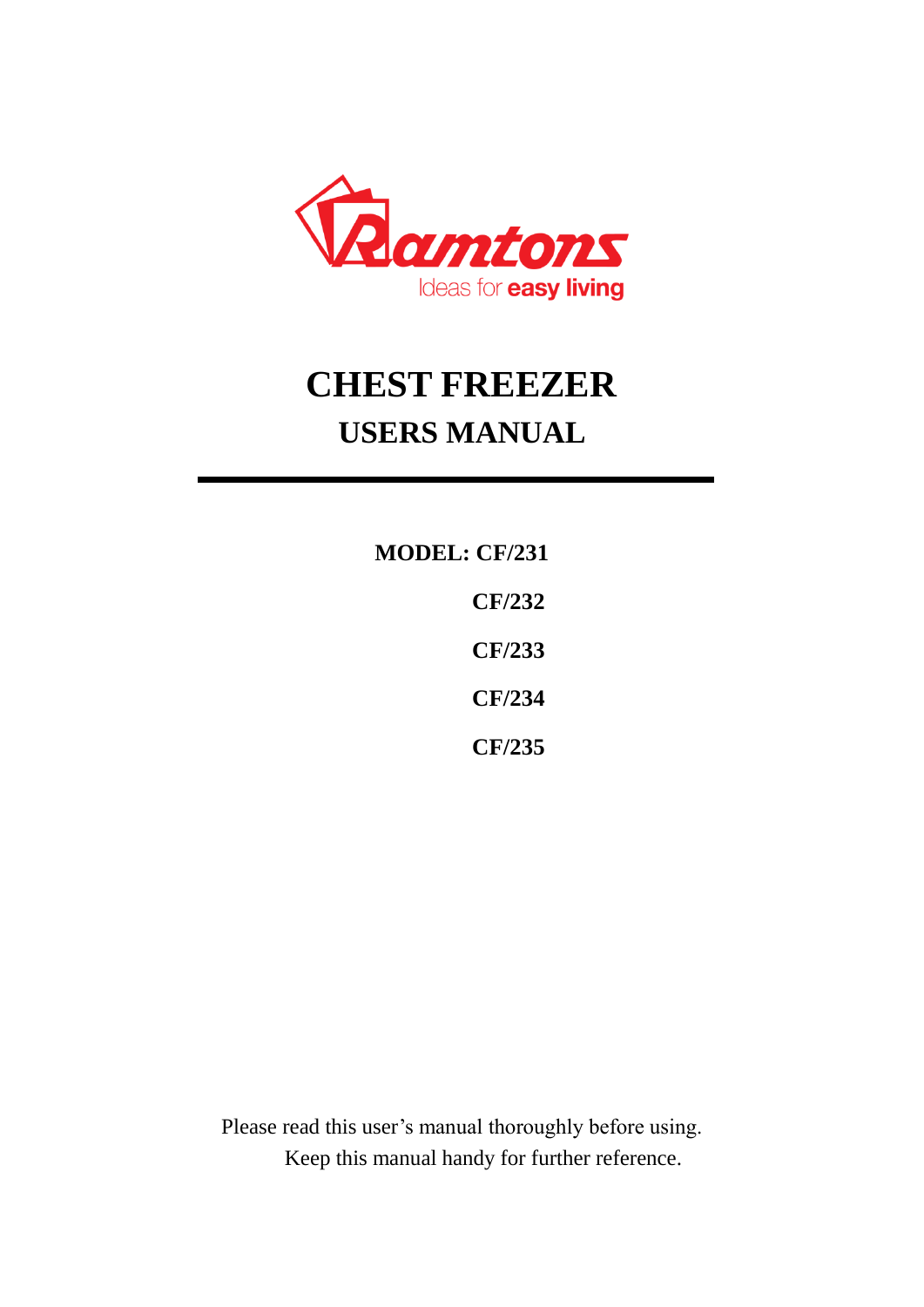### **Transportation and Placement**

- $\triangle$ When transporting the chest freezer from one place to another, the inclination of the cabinet should not exceed 45 degrees, for prevention against compressor or system damage.
- $\triangle$ Before use, remove all the packing material. The back side of the cabinet should be more than 20cm away from the wall, both flank sides more than 20cm.
- $\triangle$ The freezer should be put in well-ventilated, dry place. Don't use it under direct sunshine. The freezer should be kept away from water sink, heat source and any volatile, corrosive material.

#### **Power source and test-running**

- $\triangle$ Specified capacity of the wire is 6A. Section squares of the wire is 0.75mm. Single line or compound lines are all allowed. The fuse of 2.5A specified electric current should be installed.(Power cord should be replaced with the same of 6A and 0.75mm, when it is damaged).
- $\triangle$ Single-phase power supply, 50Hz, voltage range 187~242V. If the voltage is unstable, please install a voltage stabilizer with capacity above 1000W.
- $\triangle$ Avoid turning on and off the power too frequently. If the power is turned off, wait an interval of 5 minutes before turning it on again.
- $\triangle$ When the freezer will be out of use for a long time, disconnect the power first, then clean it. Please examine the circuit whether it is excellent before reuse.

#### **Operation of the Temperature control knob**

- $\triangle$ The temperature in the cabinet can be controlled with the temperature control knob.
- $\triangle$ The knob should be kept upright normally to adjust the temperature. FREEZING MAX is the strongest cooling position and is suitable for fast freezing. Do not keep the knob at this point for long.

#### **Food storage**

- $\triangle$ There must be space between the foods stored in the cabinet, between the foods and the inner surface of the cabinet, so as to keep good ventilation of cold air and freeze evenly. Do not put in any bottled or canned beverage with freezing point above the temperature in the cabinet when it is below zero.
- $\triangle$ For foods that should be moisture-free or lose water easily, wrap them up with hermetical food bags or fresh films before putting in the cabinet for the sake of avoiding smell-mixing and reducing frosting.
- $\triangle$ Storage of volatile and combustible gases, liquids such as strong alkalies, strong acids, petrol ,etc. is forbidden.

#### **Maintenance**

- $\triangle$ The freezer should be cleaned regularly. When cleaning, turn off the power, take out the foods in the cabinet, clean the inside using water or a little neutral detergent.
- $\triangle$ Do not use boiling water, acid, chemical diluents, petrol and oil, or dirt-removing powder.
- $\triangle$ Dry it after cleaning.
- $\triangle$ Use light soap water when cleaning the door seal, apply a little of talcum powder on it after natural drying to extend its service life.
- $\triangle$ Use soft cloth with water or a little detergent to clean the out surface. Note, keeping the power supply and lower part of connect wires away from water to avoid electricity leakage.
- $\triangle$ Except common breakdowns, those who are not service technician should not take apart and repair the freezer on their own so as to avoid worsening the trouble. Unauthorized repair of electrical part such as compressor, temperature